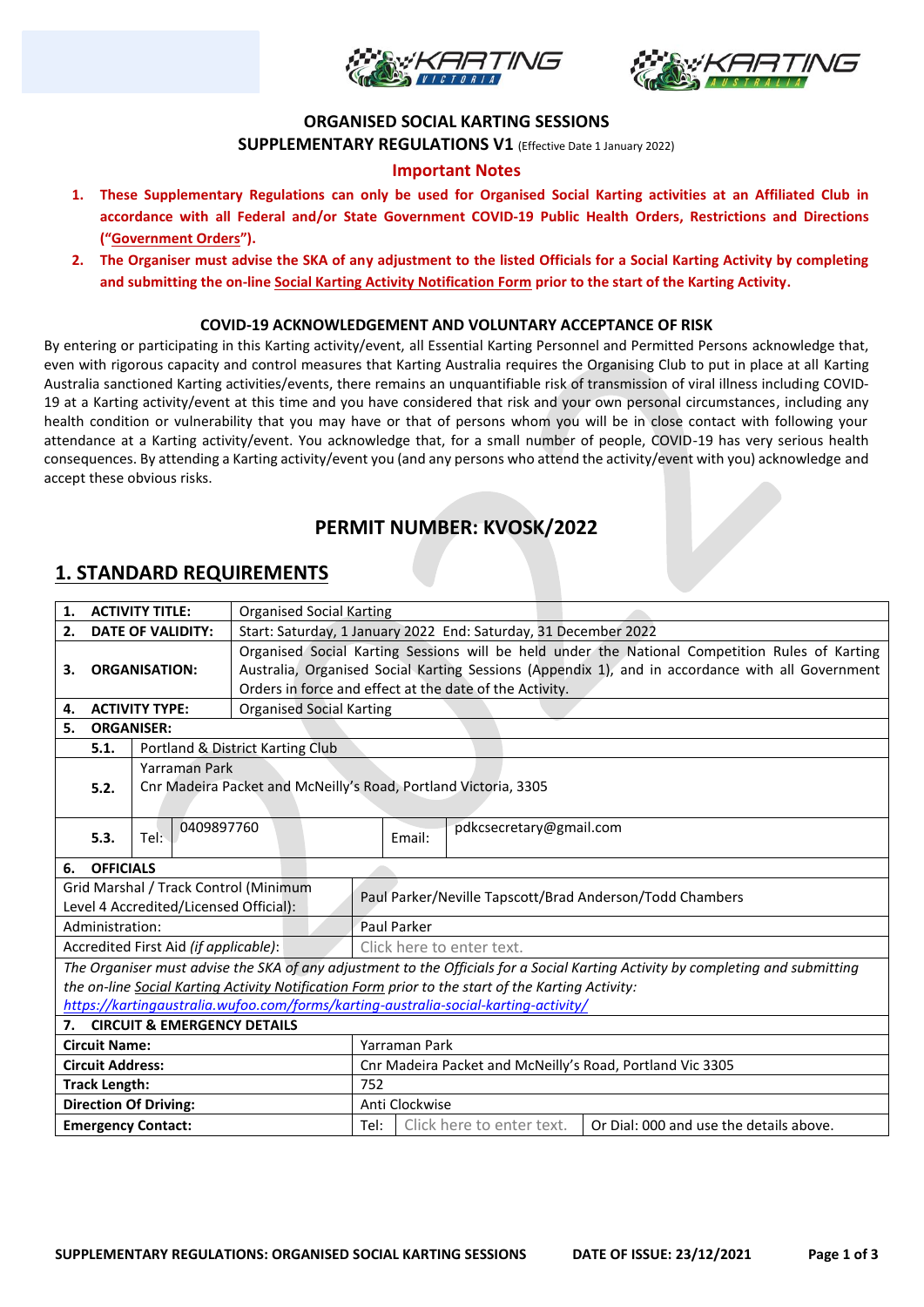



# **2. ADMINISTRATION**

| 1. |      | Not Applicable                                                                                                                 |  |  |  |
|----|------|--------------------------------------------------------------------------------------------------------------------------------|--|--|--|
| 2. |      | Not applicable                                                                                                                 |  |  |  |
| 3. |      | The Club must maintain a register of all permitted persons who enter the Circuit for the activity.                             |  |  |  |
|    |      | The Age Divisions offered must be in accordance with the Karting Australia Appendix 1 - Organised Social Karting<br>Activity.  |  |  |  |
| 4. |      | Cadet 9, Cadet 12 and 4SS Cadet Drivers are permitted on a Track at the same time.                                             |  |  |  |
|    |      | Junior Drivers are not permitted on the Track with any other age division.<br>$\bullet$                                        |  |  |  |
|    |      | Senior Drivers are not permitted on the Track with any other age division.                                                     |  |  |  |
| 5. |      | <b>BOOKING</b>                                                                                                                 |  |  |  |
|    | 5.1. | The number of positions in the Activity may be limited by Government Orders. If so, a Driver will be required to reserve       |  |  |  |
|    |      | their position in the Karting Activity before it starts. Bookings will be accepted strictly on a 'first come first served'     |  |  |  |
|    |      | basis.                                                                                                                         |  |  |  |
|    | 5.2. | Bookings for this Activity are recommended to be confirmed in advance and can be made online at:                               |  |  |  |
|    |      | www.trybooking.com                                                                                                             |  |  |  |
| 6. |      | <b>BOOKING FEE:</b> Click here to enter text.                                                                                  |  |  |  |
|    | 6.1. |                                                                                                                                |  |  |  |
|    | 6.2. |                                                                                                                                |  |  |  |
| 7. |      | <b>ADMINISTRATION LOCATION</b>                                                                                                 |  |  |  |
|    | 7.1. | Out grid                                                                                                                       |  |  |  |
| 8. |      | <b>ADMINISTRATION CHECKING &amp; SCRUTINEERING</b>                                                                             |  |  |  |
|    | 8.1. | Prior to entering the Track, all Drivers are to:                                                                               |  |  |  |
|    |      | Ensure that the kart complies with the relevant Class Rules.<br>$\bullet$                                                      |  |  |  |
|    |      | Certify that the kart has been checked for safety compliance and that it is safe for use.<br>$\bullet$                         |  |  |  |
|    |      | Confirm their acceptance of the "Exclusion of Liability, Indemnity, Release and Voluntary Assumption of Risk by<br>$\bullet$   |  |  |  |
|    |      | entering the Circuit" and participating in the recreational activities conducted at the venue.                                 |  |  |  |
|    |      | Certify that they have a current KA Licence relevant for the class of kart that they intend to drive.<br>$\bullet$             |  |  |  |
|    |      | The above details are to be either completed:                                                                                  |  |  |  |
|    |      | Before arrival by clicking this link (https://kartingaustralia.wufoo.com/forms/organised-social-karting-activity-<br>$\bullet$ |  |  |  |
|    |      | form/) or                                                                                                                      |  |  |  |
|    |      | On arrival and before entering the Track by scanning the "Social Karting Form" OR Code Poster located adjacent                 |  |  |  |
|    |      | to the Administration point.                                                                                                   |  |  |  |

## **3. SPECIFIC COVID-19 RESTRICTION AND MITIGATION REQUIREMENTS**

**COVIDSafe ACTION PLAN (When required at law)** The Club has completed a COVIDSafe Action Plan and submitted it to the relevant State Government Department. All actions identified as being required to be done to create a COVIDSafe Event and Club facility must be carried out prior to and during the Event. **1. PERMITTED AND NON-PERMITTED PERSONS**

| 1.1. | No person who has symptoms consistent with COVID-19 (this includes any fever, respiratory<br>symptoms, shortness of breath, sore throat, cough, lack of smell or fatigue) is permitted to attend<br>the Circuit or participate in the Event. |
|------|----------------------------------------------------------------------------------------------------------------------------------------------------------------------------------------------------------------------------------------------|
| 1.2. | Any person who starts to feel unwell or to exhibit symptoms of COVID-19 during the Event must<br>immediately avoid contact with all persons at the Circuit and MUST IMMEDIATELY LEAVE the<br>Circuit.                                        |
| 2.   | Note – The number chosen in 2.1 must not exceed the maximum number of people permitted to gather under State<br>Public Health Authority Orders/Directions/Regulations.                                                                       |
| 2.1. | SOCIAL DISTANCING AND DENSITY REQUIRMENTS<br>Essential Karting Personnel and Permitted Persons are not permitted to gather in groups greater than 30 while in<br>attendance at the Event.                                                    |
| 2.2. | Government prescribed Social Distancing measures must always be observed.                                                                                                                                                                    |
| 2.3. | The use by Permitted Persons of any indoor facilities is strictly limited by the Density Quotient of the room as included<br>in the Club's COVIDSafe Action Plan.                                                                            |